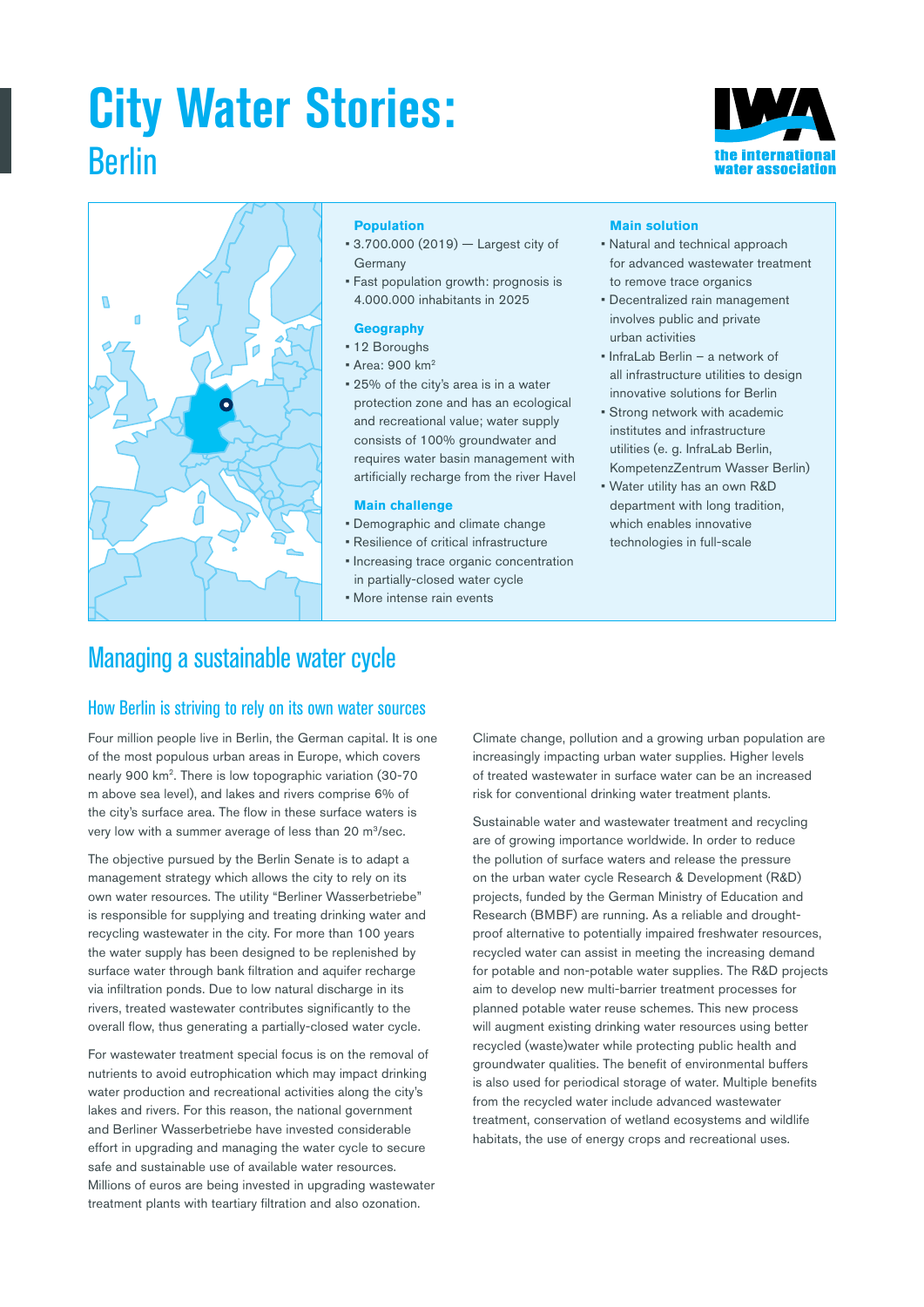### Renaturation for river basins and protection of surface waters

Berlin has a vision of a livable city which ensures renaturation for river basins and protection of surface waters. Berlin's goal is to create a city-wide network of landscaped streets, and linear parks which link the city's neighbourhoods to one another and to the major parks (about 18%) to ventilate and absorb extreme storm weather (e.g. Gleisdreieck). Neigbourhoods and buildings are constructed on the principle of a "sponge city", which means urban areas are structured and designed to absorb and capture rain water and utilize it to reduce floods. Key strategies for water-sensitive urban development will prevent extreme weather events – e.g. flash floods, cloud bursts and urban heat waves - by using and combining different processes such as percolation, evaporation, storage, retention, ventilation, shading and cooling. These measures will decrease the negative effects of combined sewer overflow and urban heat islands.

### How to achieve this vision?

The Berlin senate focuses on sustainable integrated water resource management and has the overall objective to achieve and maintain a high quality of surface and ground water. The measures that the city implements to reach these goals are based on and justified in the European Water Framework Directive (EU-WFD), which is an exemplar of modern environmental regulation. Berlin is for instance actively involved in the sustainable management of river basins and in implementing eco-services such as the restoration of moorland and creation of water protection zones to ensure groundwater replenishment.

### Communicating with citizens and urban planning

Communication with stakeholders on the measures being implemented to develop a "sponge city approach" is organized by the "Regenwasseragentur" (English: rain water agency) through "City Talks" where the impacts of e.g. "green roofs" and natural based solutions - which serve as an additional resource for summer droughts - are discussed and explained.

### Sharing of knowledge and creating networks

The six infrastructure utilities responsible for water, waste, public transport, electricity and gas created a Co-Working Space called "InfraLab Berlin", where they work together with the Senate of Berlin, start-ups, SME's and institutes. The InfraLab Berlin offers young entrepreneurs the opportunity to experiment, test and realize their ideas with the help of competent people with an industrial, scientific and political background. This network of expertise promotes better communication, cooperation and knowledge exchange by offering regularly conferences and workshops which lead to innovative ideas and projects for a smarter, more sustainable and livable Berlin.

## Commitment to a climate resilient future

Since Germany is committed to achieve the goals from the Paris Agreement (2015) all utilities of Berlin signed a "Climate Agreement" with specific measures to work actively together with the senate to achieve the goal of 40% green house gas (GHG) reduction by the end of 2020. Berliner Wasserbetriebe (BWB) is responsible for treating drinking water and wastewater but also for recycling phosphorous in the sludge cycle and already achieved a reduction of 30% GHG between 1991 and 2005. The next goal will be to implement energy self-sufficient wastewater treatment plants.



## Case study - Berlin's early warning system for river bathing sites

No other metropolis offers so many opportunities for swimming in natural waters like Berlin. There are 39 official bathing sites suitable for swimming, which are monitored regularly during the warmer months when people access these areas. However, water pollution in rivers can be especially high after heavy rainfall, impacting river bathing sites due to discharges from the city sewerage system (combined sewer overflows and non-disinfected secondary effluent from wastewater treatment plant).

For protection purposes a model which includes the development of a [website \(http://www.badegewaesser-berlin.de/\)](http://www.badegewaesser-berlin.de/) was created to inform Berlin's population and visitors on the water quality at the official bathing sites. This early-warning tool is based on multivariate regression modelling, using data from combined sewer overflow and weather forecast. This model gives people who plan to swim in these official bathing sites the information whether it is safe to swim. This early warning system is also a smart and efficient tool to help Berlin open and communicate information on new bathing sites to the public.